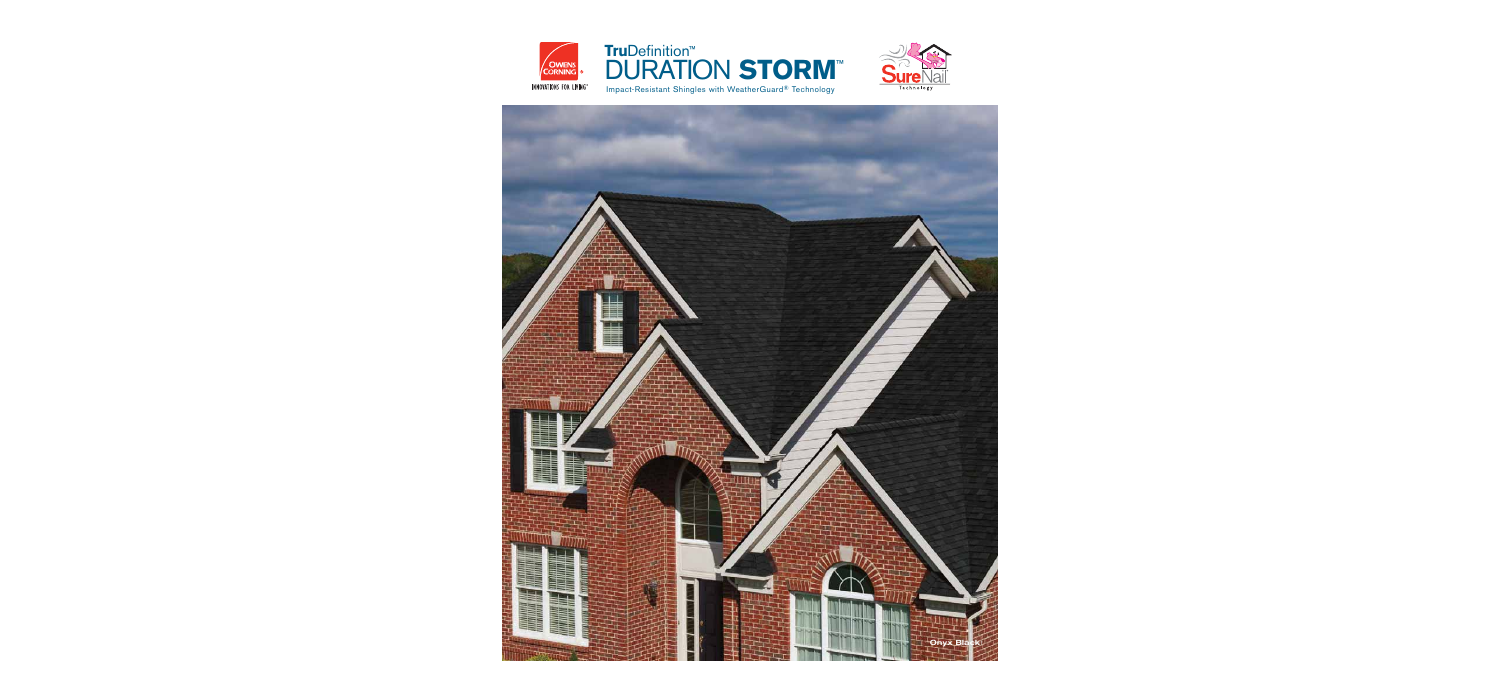# **TWO TECHNOLOGICAL BREAKTHROUGHS IN ONE HIGH-PERFORMANCE SHINGLE.**

The innovative features of TruDefinition Duration STORM Impact-Resistant Shingles with patented SureNail and WeatherGuard Technologies offer the following:



**Breakthrough Design.** Featuring a tough, woven engineered reinforcing fabric to deliver consistent fastening during installation.

**Triple Layer Protection**.™ A unique "triple layer" of reinforcement occurs when the fabric overlays the common bond of the shingle laminate layers that offers excellent fastener holding power.

**Superior Adhesion.** Our enhanced Tru-Bond<sup>®</sup>  $\ddagger\ddagger$  sealant grips tightly to the engineered fabric nailing strip on the shingle below.

**Excellent Adhesive Power.** Specially formulated, wide adhesive bands help keep shingle layers laminated together.

**Exceptional Wind Resistance.** The industry's first asphalt roofing shingle engineered to deliver 130-MPH\*/‡ wind warranty performance with only 4 nails. 33% fewer nails are required for maximum warranty protection,1 which can mean fewer deck penetrations.



**Impact Resistance.** The integrated polymeric backing feature of our patented WeatherGuard Technology helps achieve one of the industry's highest ratings.

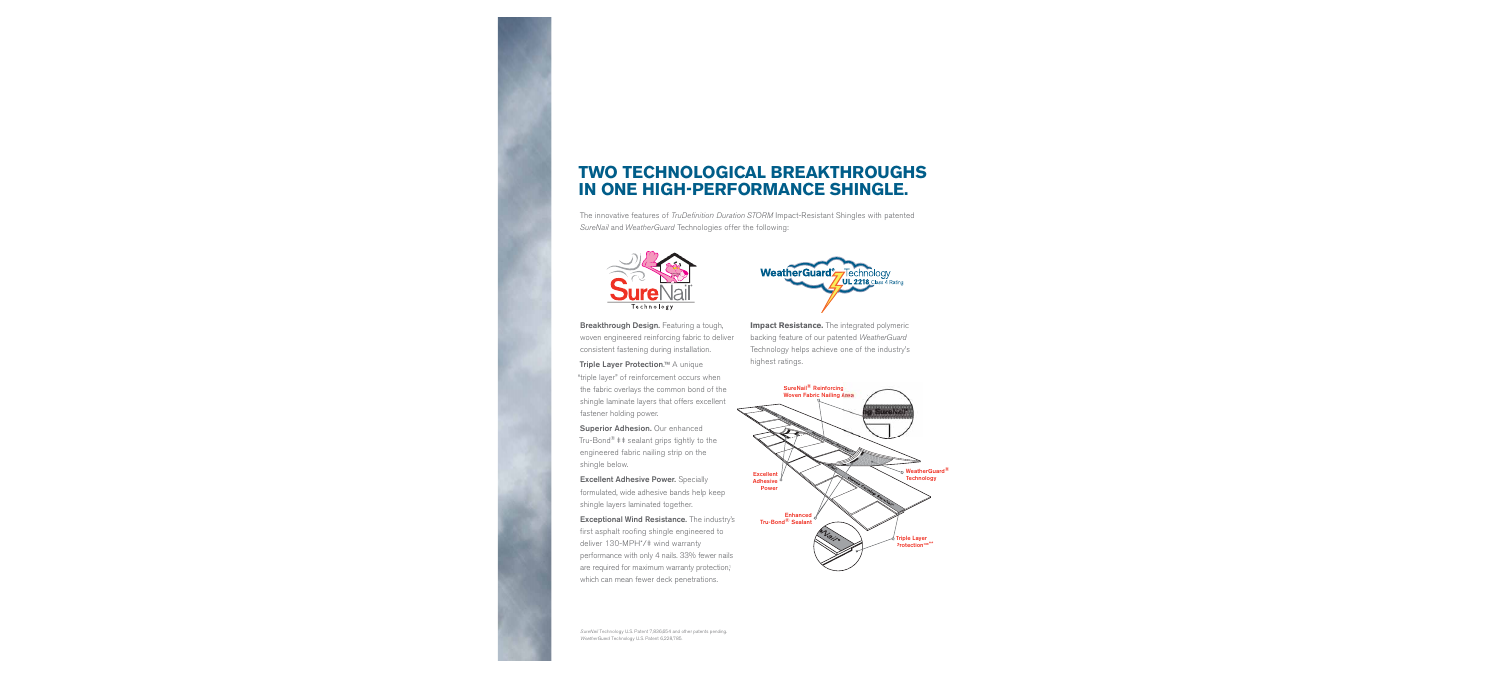

# **BEAUTY THAT'S DESIGNED TO WEATHER THE STORM.**

**TruDefinition**™ **Duration STORM**™ **Impact-Resistant Shingles with WeatherGuard**® **Technology are the ideal premium shingle choice for homeowners concerned with the effect of severe weather on their roof.**

Unlike standard shingles, TruDefinition Duration STORM features patented WeatherGuard Technology.

- Integrated polymeric backing material allows the shingles to meet one of the industry's highest ratings for impact resistance, UL 2218, Class 4
- May allow homeowners to qualify for insurance premium discounts§

TruDefinition Duration STORM Shingles also utilize SureNail® Technology that provides Triple Layer Protection™ in the nailing zone and excellent adhesive power. This shingle and corresponding ProEdge STORM™ Impact-Resistant Hip & Ridge Shingles<sup>3</sup> are designed for maximum holding power against the high winds of severe storms—up to 130 MPH.\*/‡

*TruDefinition Duration STORM* **Shingles are specially formulated to provide greater contrast and dimension to any roof.**

They offer beauty and performance that homeowners will enjoy before, during and after the storm.

- Multiple granule colors and shadowing offer a truly unique and dramatic effect
- Available in popular colors with bold, lively contrast and complementing shadow lines for greater dimension
- Limited Lifetime Warranty\*/††
- 130-MPH Wind Resistance Limited Warranty\*/‡
	- Algae Resistance Limited Warranty\*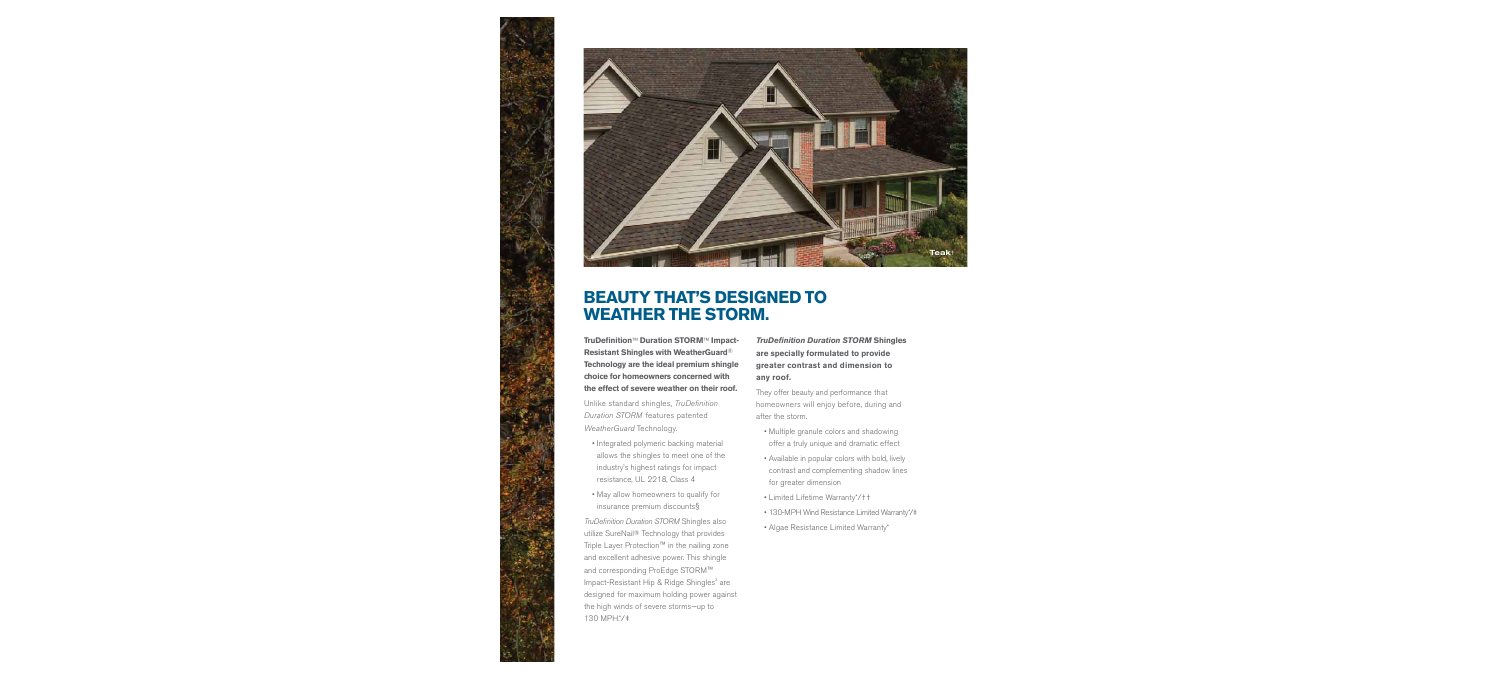

Desert Tan†



Brownwood†



Teak†



Driftwood†



Onyx Black†



Estate Gray†

### Available Colors **DURABILITY THAT STANDS UP TO EVERYTHING MOTHER NATURE'S GOT.**

#### **First-class protection.**

Underwriters Laboratories (UL) has one of the most demanding standards for testing the impact resistance of shingles. The UL 2218 test determines the amount of stress a newly manufactured roofing shingle can withstand without cracking. It also rates the shingle's performance. TruDefinition Duration STORM Shingles have achieved the highest rating possible— Class 4. Here's how the testing works:

- Four different-sized steel balls are used to simulate the force of free-falling hailstones
- To test impact resistance, shingles are struck twice in the same spot
- A class rating is assigned to signify resistance to a particular size steel ball-the higher the class rating, the greater the resistance

| Class <sub>1</sub> | $1\frac{1}{4}$ " steel ball |
|--------------------|-----------------------------|
| Class 2            | $1\frac{1}{2}$ " steel ball |
| Class <sub>3</sub> | $1\frac{3}{4}$ " steel ball |
| Class <sub>4</sub> | 2" steel hall               |

#### **Tough, yet installs easily.**

As well as having a best-in-class rating, TruDefinition Duration STORM Shingles are also easier to install and handle than other UL 2218-rated shingles. Here's why:

- They resist scuffing and marking during hot-weather installations, unlike rubber-modified shingles
- They will not fuse together in the bundle or on the rooftop during high-temperature conditions



WeatherGuard Technology U.S. Patent 6,228,785.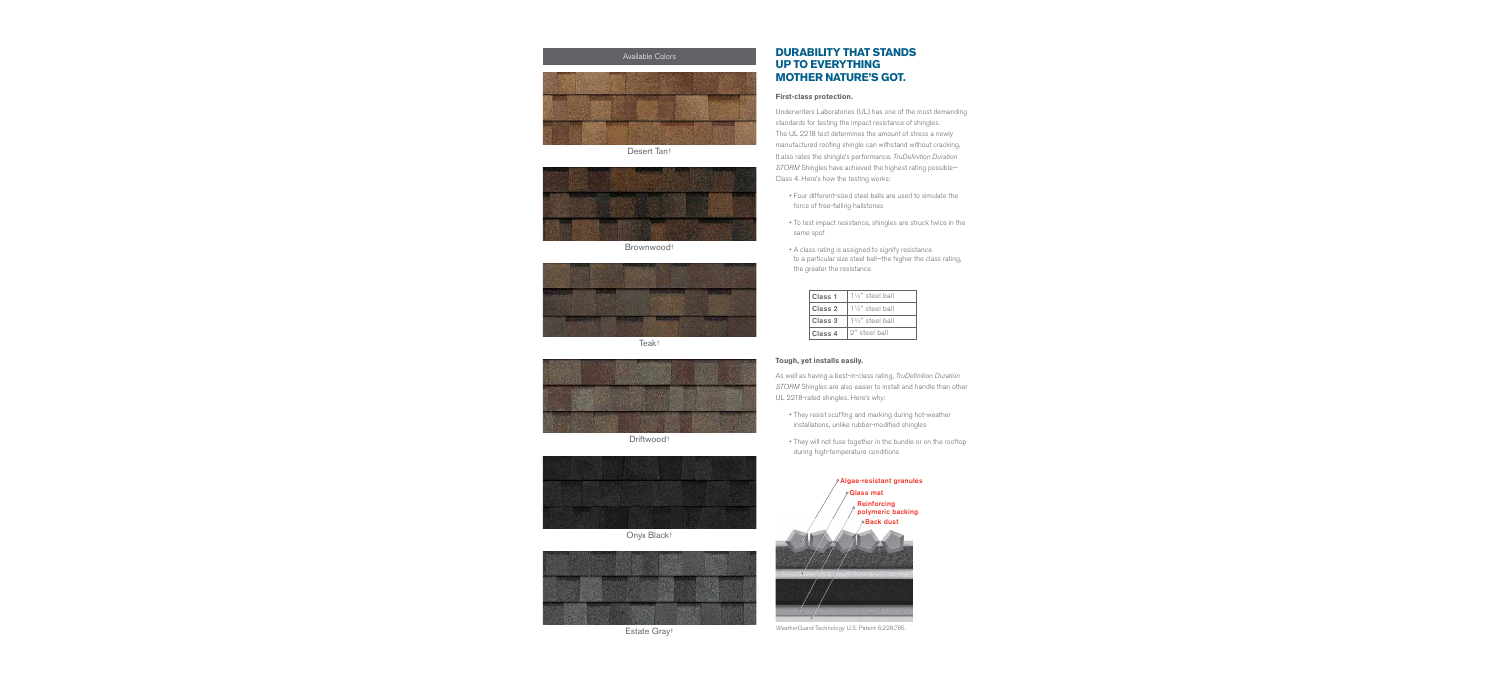

### **Product Attributes**

Warranty Length\*/††

Limited Lifetime

Wind Resistance Limited Warranty\*

130 MPH‡

Algae Resistance Limited Warranty\*

10 Years

Tru PROtection® Non-Prorated Limited Warranty\* Period 10 Years

#### **TruDefinition**™ **Duration STORM**™ **Shingles Product Specifications**

| Nominal Size        | $13\frac{1}{4}$ " x 39 <sup>3</sup> / <sub>8</sub> " |
|---------------------|------------------------------------------------------|
| Exposure            | $5\%$ "                                              |
| Shingles per Square | 64                                                   |
| Bundles per Square  | З                                                    |
| Coverage per Square | 98.4 sq. ft.                                         |

### **ProEdge STORM**™ **Hip & Ridge Shingles Product Specifications**

| Nominal Size               | $12" \times 36"$ |
|----------------------------|------------------|
| Piece Size                 | $12" \times 12"$ |
| Exposure                   | 6"               |
| Shingles per Bundle        | 22               |
| Pieces per Shingle/Bundle  | 3/66             |
| Lineal Coverage per Bundle | 33 <sub>ft</sub> |

## **Applicable Standards and Codes**

| UL 2218, Class 4 Impact   | ASTM D 3018, Type 1                    |
|---------------------------|----------------------------------------|
| <b>ASTM D 3462</b>        | ASTM D 228                             |
| ASTM E 108, Class A Fire  | UL 790, Class A Fire                   |
| ASTM D 3161, Class F Wind | ASTM D 7158, Class H Wind <sup>2</sup> |

Consider See actual warranty for complete details, limitations and requirements.<br>
This illustration depicts *Triple Layer Protection* and the amount of *Triple Layer Protection* may vary on a<br>
shingle-to-shingle basis.<br>
T

<sup>2</sup>Not applicable for *ProEdge STORM* Hip & Ridge Shingles.<br><sup>3</sup>*ProEdge STORM* Hip & Ridge Shingles are required to complete UL 2218 Class IV Impact-Resistant<br>Roof System.<br>Preferred Contractors are independent contractors